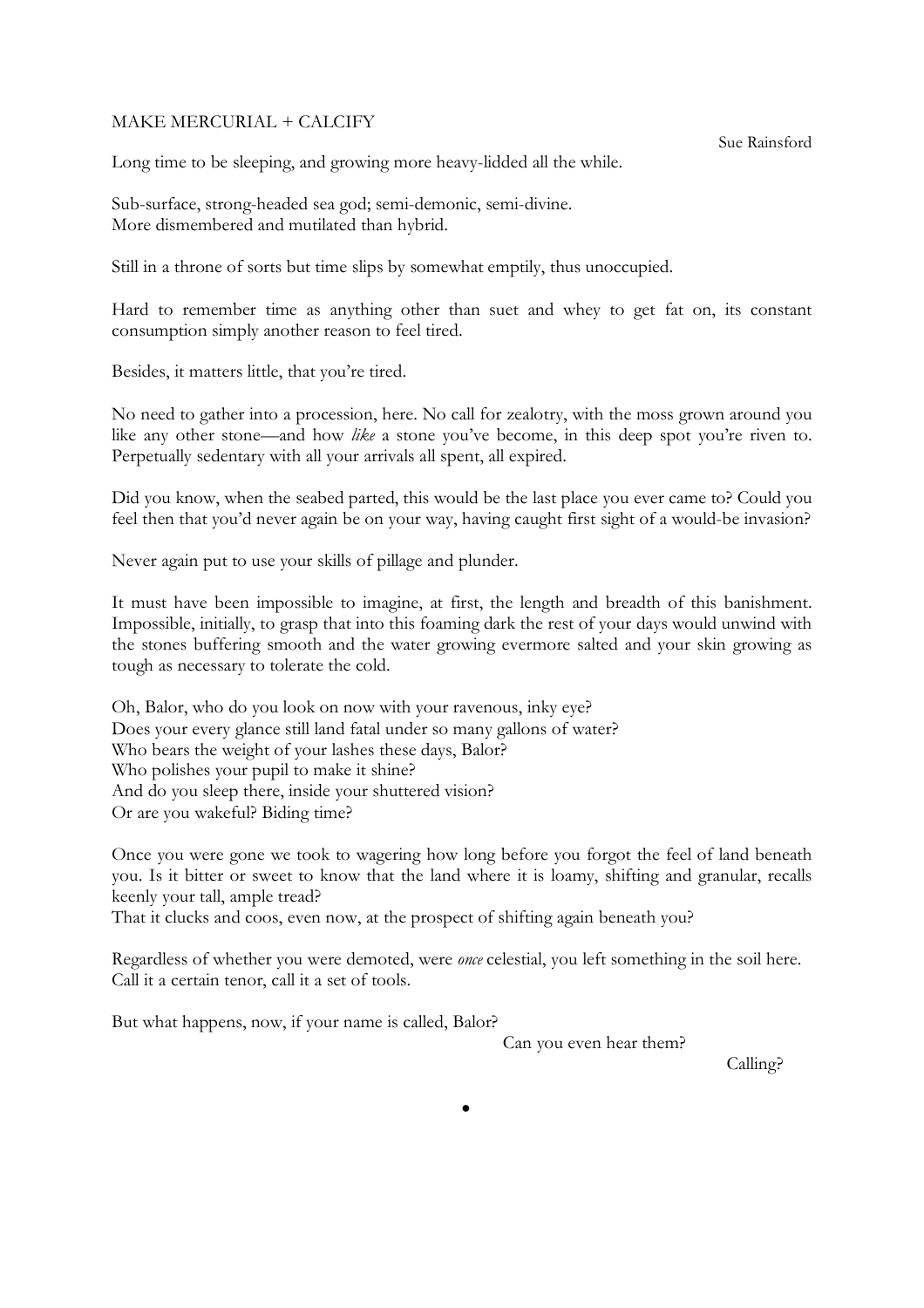It's a problem we've so far treated with speed, whirr and camber. An issue we've countered by cresting, by going flat out and full. It's an obstacle we've so far managed by perfecting undulation so that no matter the surface, no matter the conditions—sand, gravel, ice or snow—we swerve from one corner to the other and are fitted readily to each and every curvature that we have, in any case, long been braced for.

This is what we hold closest: bracing *in advance*, slipping out of the noose that is linear time and rehearsing every deviation that would see velocity and traction fail to align.

Despite the speed employed this is not a matter of evasion. It is a matter of shifting the precarity we've been left with that someone *else* left behind. It's a matter of lessening estrangement and the constant, *constant* caution of irrevocably traversing an unseen line.

Evasion is temporary.

•

Our escape, when we make it, will have been for nothing if it doesn't prove a thing enduring.

*Your* passion, we know, was once a thing relentless and unbounded:

> we know you set the sea to blazing and sentenced children to die by drowning we know you suffered bodies into blending with the sand

How did you bring to pass wishes so fervent and unfettered?

By what umbilical growth did you nurture such potent desire?

And how did you carry such a force as though it were any other simple organ? How did you manage living with your very heart on fire?

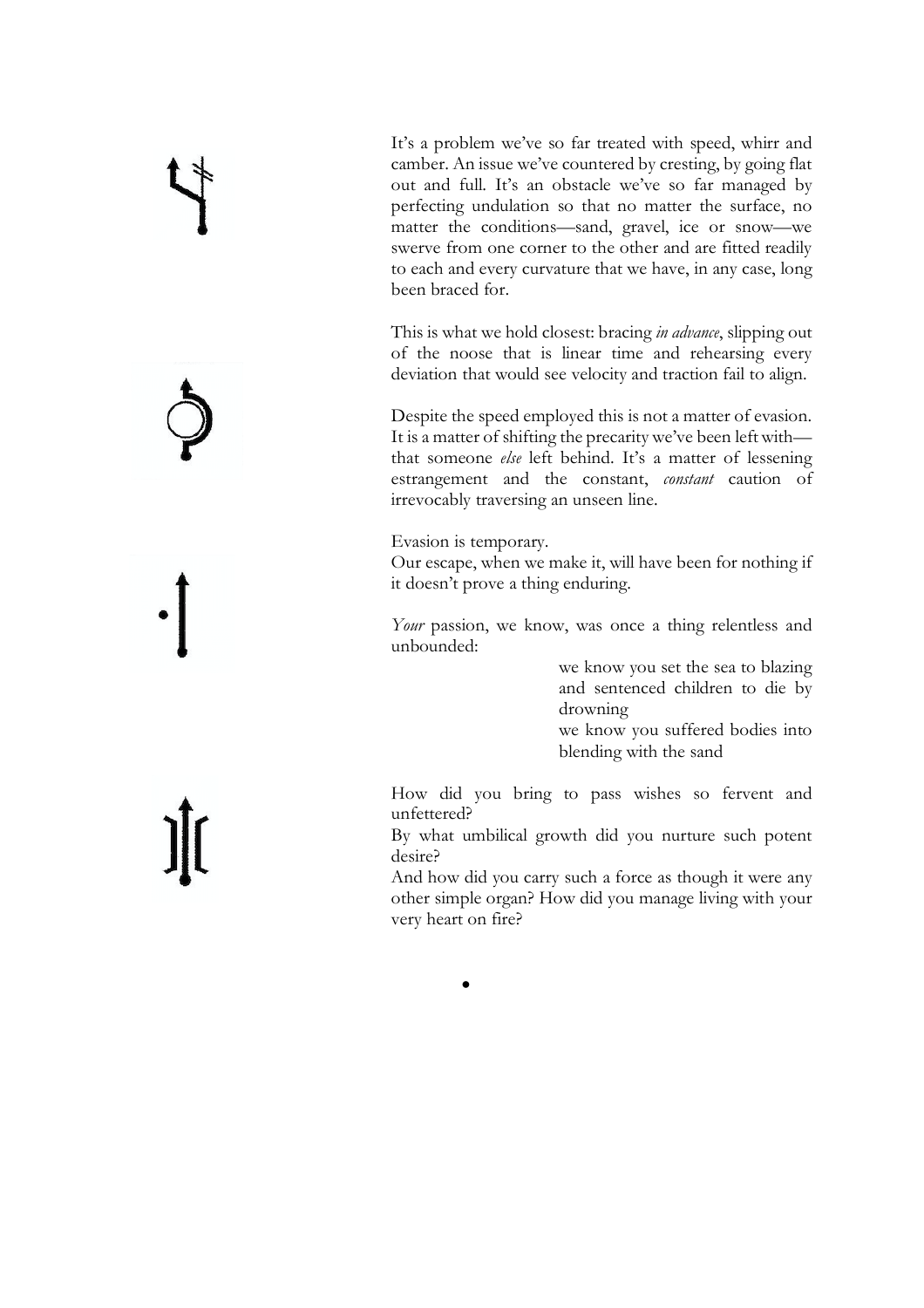We took the steps we did because they were ancient. Well tried and often tested—timeless, seasoned methods such as

> drought and blight raze and quell

that enabled us

## make tenebrous make wither make dry

Sometimes an eel wrapped unnoticed 'round an enemy 'til their ribs were breaking or a Phantom Queen swept the battle toward her favoured side, and at others still a hooded crow would alight on the carmine stain some defeated body had left behind.

It's a matter of nothing other than *appetite*, of garnering a palette that savours what is volatile. It is a matter of sleeping next to the weapon you might be felled on, of awakening every morning to a poisoned thorn nudged a little more deeply into your side.

It takes less than you think for such an urgency to calcify, following which you need do very little to keep it alive.



There are words you might feel drawn to:

## amass procure corral ensnare and beguile

but you would fare better to think of a flood and what a flood does, when it's moving.

Water is not violent when it fulfils its brutal, drenched desires and whatever may be asked of a flood, it is never asked to compromise.